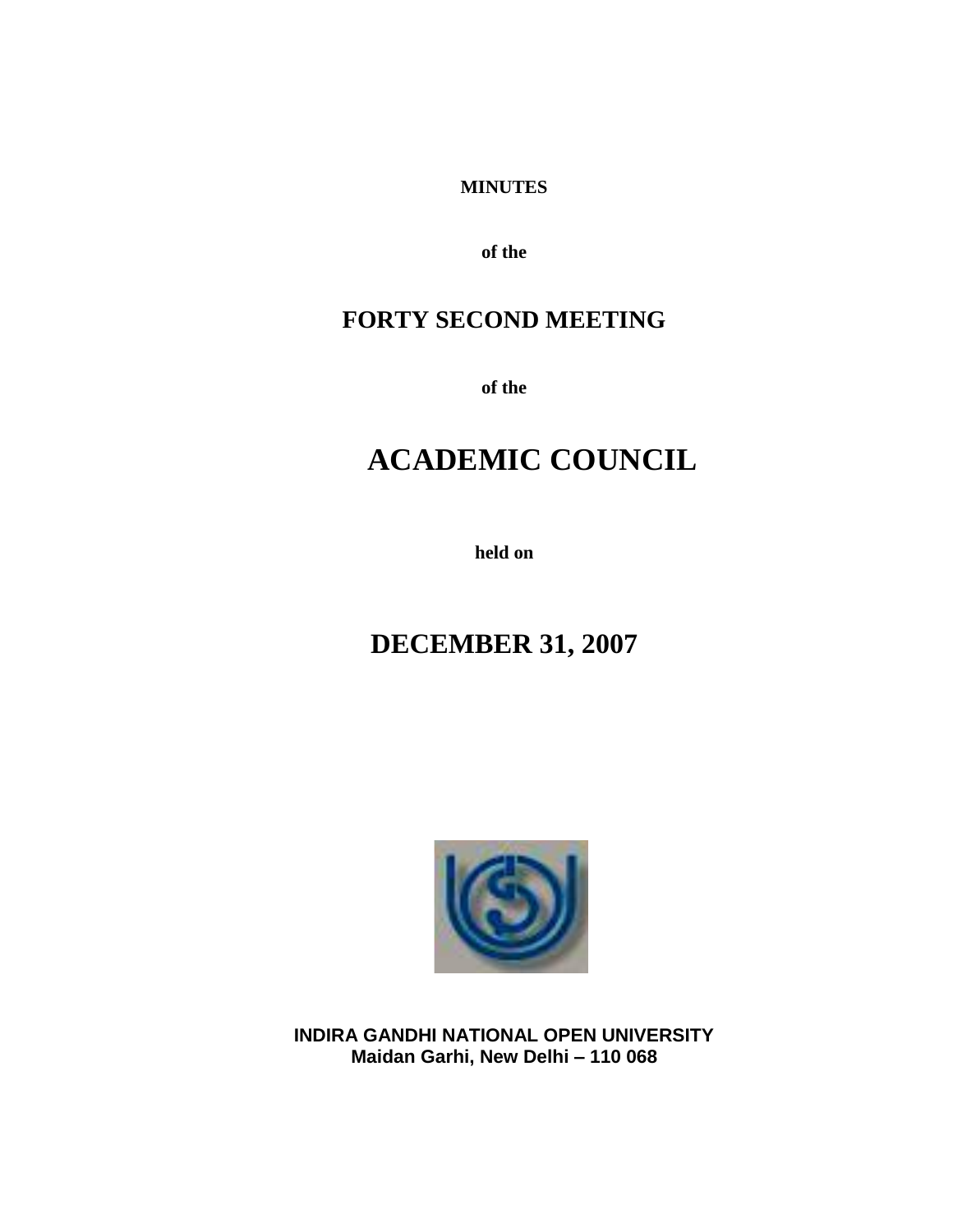#### **IGNOU**

#### **MINUTES OF THE FORTY SECOND MEETING OF THE ACADEMIC COUNCIL HELD ON MONDAY, DECEMBER 31, 2007 AT 2.30 P.M. IN THE CONFERENCE ROOM, BLOCK-8, IGNOU CAMPUS, MAIDAN GARHI, NEW DELHI-110 068.**

The following were present:

| 1.  | Prof. V.N. Rajasekharan Pillai, Vice-Chancellor    |                          | Ex-officio Chairman     |
|-----|----------------------------------------------------|--------------------------|-------------------------|
| 2.  | Prof. Omprakash Mishra, Pro-Vice-Chancellor        |                          | Ex-officio Member       |
| 3.  | Prof. Parvin Sinclair, Pro-Vice-Chancellor         |                          | Ex-officio Member       |
| 4.  | Dr. D.K. Choudhry, Pro-Vice-Chancellor             | $\equiv$                 | Ex-officio Member       |
| 5.  | Prof. Basir Ahmad Khan, Pro-Vice-Chancellor        | $\overline{\phantom{0}}$ | Ex-officio Member       |
| 6.  | Dr. Latha Pillai, Pro-Vice-Chancellor              |                          | Ex-officio Member       |
| 7.  | Prof. Uma Kanjilal, Director SOSS                  |                          | Ex-officio Member       |
| 8.  | Prof. Sunita Malhotra, Director, SOS               |                          | Ex-officio Member       |
| 9.  | Prof. S.B. Arora, Director, SOHS                   |                          | Ex-officio Member       |
| 10. | Prof. Manohar Lal, Director, SOCIS                 |                          | Ex-officio Member       |
| 11. | Prof. B.S. Hansra, Director, SOA                   |                          | Ex-officio Member       |
| 12. | Prof. Srikrishna Deva Rao, Director, SOL           |                          | Ex-officio Member       |
| 13. | Prof. P. Srinivas Kumar, Director (I/c), SOET      |                          | Ex-officio Member       |
| 14. | Prof. Bimla Kapoor, SOHS                           | $\overline{\phantom{0}}$ | Member                  |
| 15. | Dr. Pushplata Tripathi, Reader, SOS                |                          | Member                  |
| 16. | Dr. Neerja Chadha, Reader, SOCE                    |                          | Member                  |
| 17. | Dr. S.K. Yadav, Reader, SOA                        |                          | Member                  |
| 18. | Shri M.P. Mishra, Lecturer, SOCIS                  |                          | Member                  |
| 19. | Prof. M. Aslam, Director (I/c), NCIDE              |                          | Member                  |
| 20. | Prof. P.R. Ramanujam, , Director (I/c), IUC        |                          | Member                  |
| 21. | Prof. Gracious Thomas, Director (I/c), NCDA        |                          | Member                  |
| 22. | Dr. V. Venugopal Reddy, Regional Director          |                          | Member                  |
| 23. | Dr. C. Thangamuthu, Ex-Vice-Chancellor             | —                        | Member                  |
| 24. | Dr. S.S. Rathi, University of Delhi                |                          | Member                  |
| 25. | Prof. Kamlesh Mohan, Punjab University, Chandigarh |                          | Member                  |
| 26. | Prof. Vijay Kapur, University of Delhi             | —                        | Member                  |
| 27. | Prof. Anil Bhattacharya, Kolkata                   |                          | Member                  |
| 28. | Shri Ravi Kanth, Joint Director, EMPC              |                          | Member                  |
| 29. | Shri S.K. Arora, Librarian                         |                          | Ex-officio Member       |
| 30. | Dr. Srikant Mohapatra, Registrar, SRE,             |                          | Ex-officio Member       |
| 31. | Prof. B.S. Saraswat, Director, ACD                 |                          | <b>Member Secretary</b> |

Prof. Madhu Tyagi attended the meeting on behalf of the Director, SOMS, Prof. M. Aslam and Prof. P. Srinivas Kumar, members also represented the Director, SOCE and Director, SOET, respectively.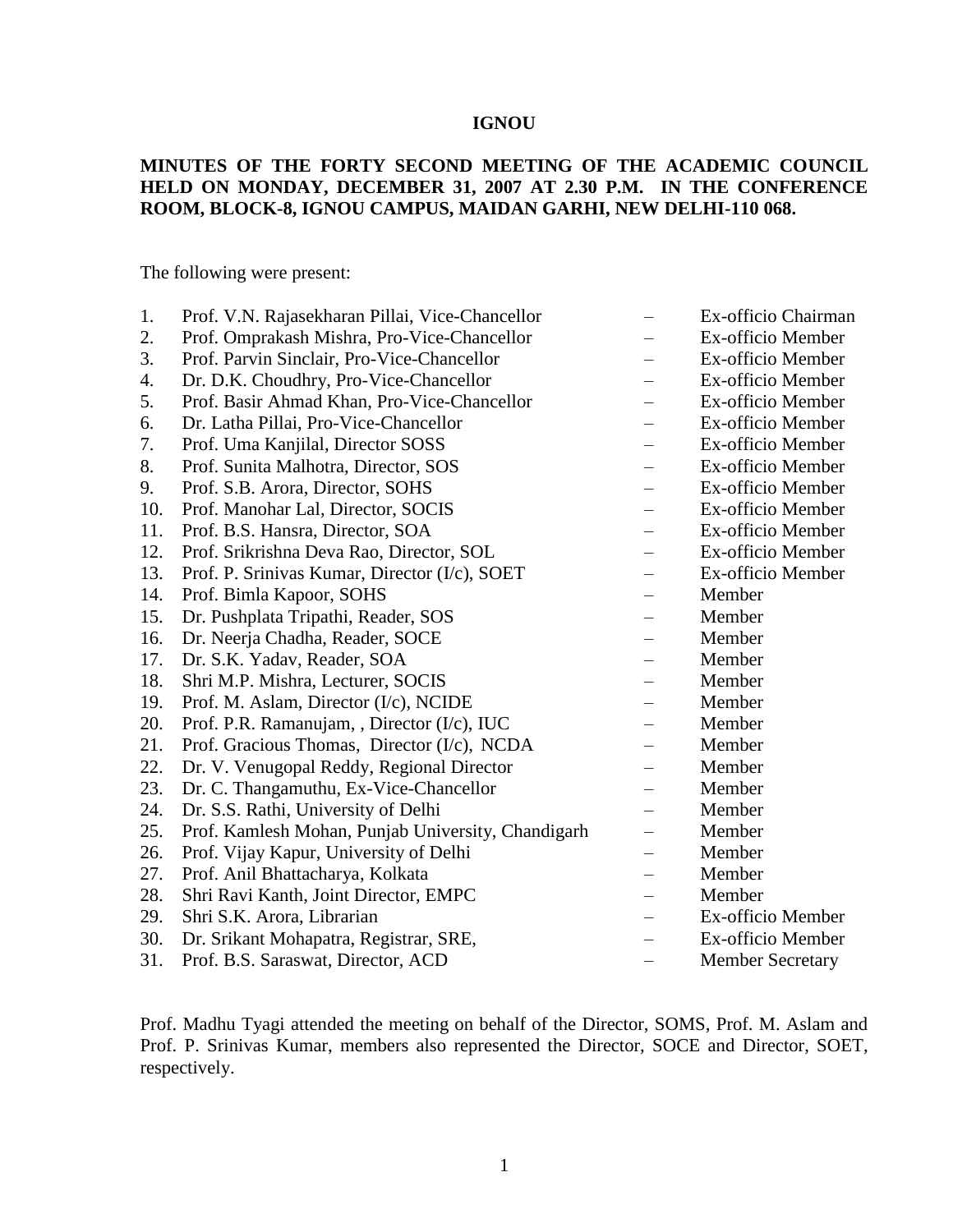Prof. N. Balakrishnan, Prof. Trilochan Pradhan, Prof. T.K.V. Subramanian, Prof. Sridhar Gadre, Prof. S. Sadagopan, Prof. Kapila Vatsyayan, Prof. Arvind Kumar, Prof. S. Sivakumar Prof. N.V. Narasimham, Director, SOMS, Prof. Renu Bhardwaj, Director, SOH, Prof. M.L. Koul, Director, SOE, Prof. Gayatri Kansal, Director, SOET, Prof. Anu Aneja, Director SOCE, Prof. B.B. Khanna, SOMS, Dr. Sutapa Bose, SOE and Shri Z. Yanthan, SOSS could not attend the meeting.

Shri K.D. Sharma, Section Officer, Academic Coordination Division was present to assist the Member-Secretary.

At the outset, the Chairman welcomed the members to the  $42<sup>nd</sup>$  meeting of the Academic Council. He accorded a special welcome to the new members, namely, Prof. C. Thangamuthu, Prof. M. Aslam, Prof. P.R. Ramanujam, Prof. Renu Bhardwaj, Prof. Gracious Thomas, Prof. Bimla Kapoor, Dr. Pushplata Tripathi, Dr. Neerja Chadha, Dr. S.K. Yadav, Dr. Sutapa Bose, Shri M.P. Mishra, Dr. Venugopal Reddy and Shri Ravi Kanth, who were attending the meeting for the first time. He also placed on record the appreciation of the Academic Council for the contributions made by the outgoing member, Prof. J.M. Parakh. The Chairman also extended greetings to all the members on the eve of the New Year, 2008.

The proceedings of the meeting were initiated with the presentation of a special item from the Chair.

## **SPECIAL ITEM: 19th IGNOU CONVOCATION, 2008: CONFERMENT OF HONORARY DEGREES.**

- **AC 42.0.1** The Chairman apprised the members that the 19<sup>th</sup> Convocation of the University would be held on February 16, 2008, and on this occasion, he proposed to confer honorary degrees on distinguished personalities. Statute 22, on the conferment of honorary degrees envisages that "all proposals for the conferment of honorary degrees shall be initiated by the Vice-Chancellor who, after consultation with the Academic Council and the Board of Management, shall submit the same to the Visitor for confirmation".
- **AC 42.0.2** The Chairman consulted the members about his proposal of conferment of honorary degrees. He requested the members to keep the proposal confidential as it also involved consultation with the Board of Management, seeking concurrence of the recipients and approval of the Visitor in consultation with the Ministry of HRD, etc.
- **AC 42.0.3** The Academic Council concurred with the proposal of the Chairman for conferment of honorary degrees.

The Chairman then invited the Member-Secretary to present the items on the agenda.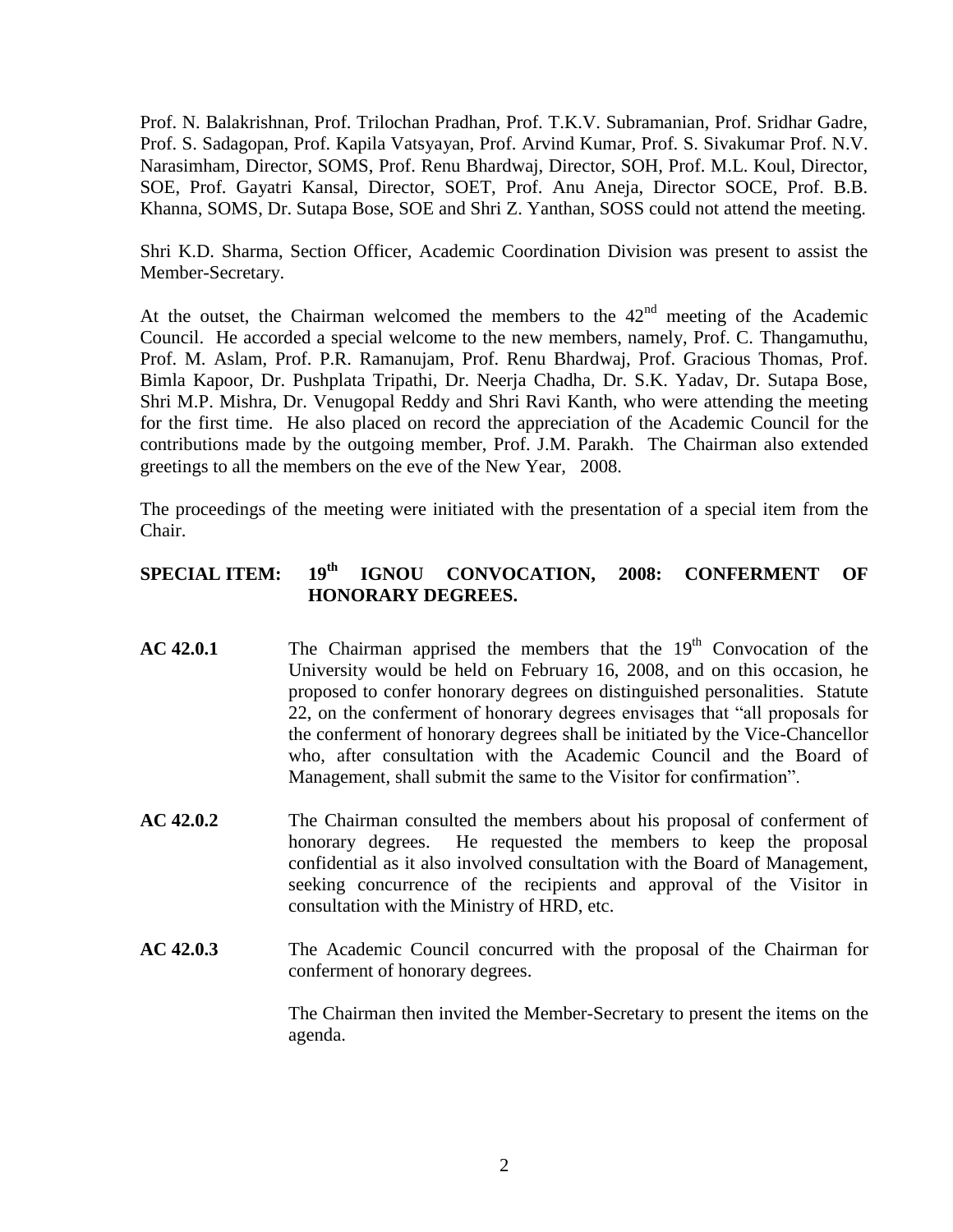### **ITEM NO. 1 TO CONFIRM THE MINUTES OF THE 41ST MEETING OF THE ACADEMIC COUNCIL AND TO NOTE THE ACTION TAKEN THEREON**

- **AC 42.1.1** The Member-Secretary informed the Council that the minutes of the 41<sup>st</sup> meeting of the Academic Council held on  $27<sup>th</sup>$  August, 2007 were circulated to the members and the following comments have been received from Prof. Parvin Sinclair, Pro-Vice-Chancellor regarding Item Nos.23 and 41.
	- 1. AC 41.23.3, also incorporate the decision that the School Council and School Board of SOHS have to look into the issue and give their recommendations. Till then, this will not be taken to the Board of Management.
	- 2. AC 41.26.2, the enhancement of fees that was approved was upto a maximum of 10%, depending on the target audience of the programme.
- **AC 42.1.2** The Academic Council considered the comments received and decided to modify the relevant resolutions as follows :
	- **AC 41.23.3** The Academic Council considered and approved the proposal for creation of two separate Schools, i.e., the School of Medical Sciences and the School of Nursing Sciences. The School Council and the School Board of SOHS have to look into the issue and give their recommendations. Till then, this will not be taken to the Board of Management.
	- **AC41.26.2** The Academic Council considered and approved the recommendations of the Finance Committee for enhancement of fees upto a maximum of 10%, depending on the target audience of the programme, across the board from the January 2008 cycle for fresh admissions, and the revised fees for re-registration will be made effective from the July 2008 cycle.
- **AC 42.1.3`** The Academic Council confirmed the minutes **(Annexure-1)** of the 41st meeting held on August 27, 2007 with modification to resolution No. AC 41.23.3 and AC 41.26.2 as above. The Action Taken Report on the decisions of the meeting was noted.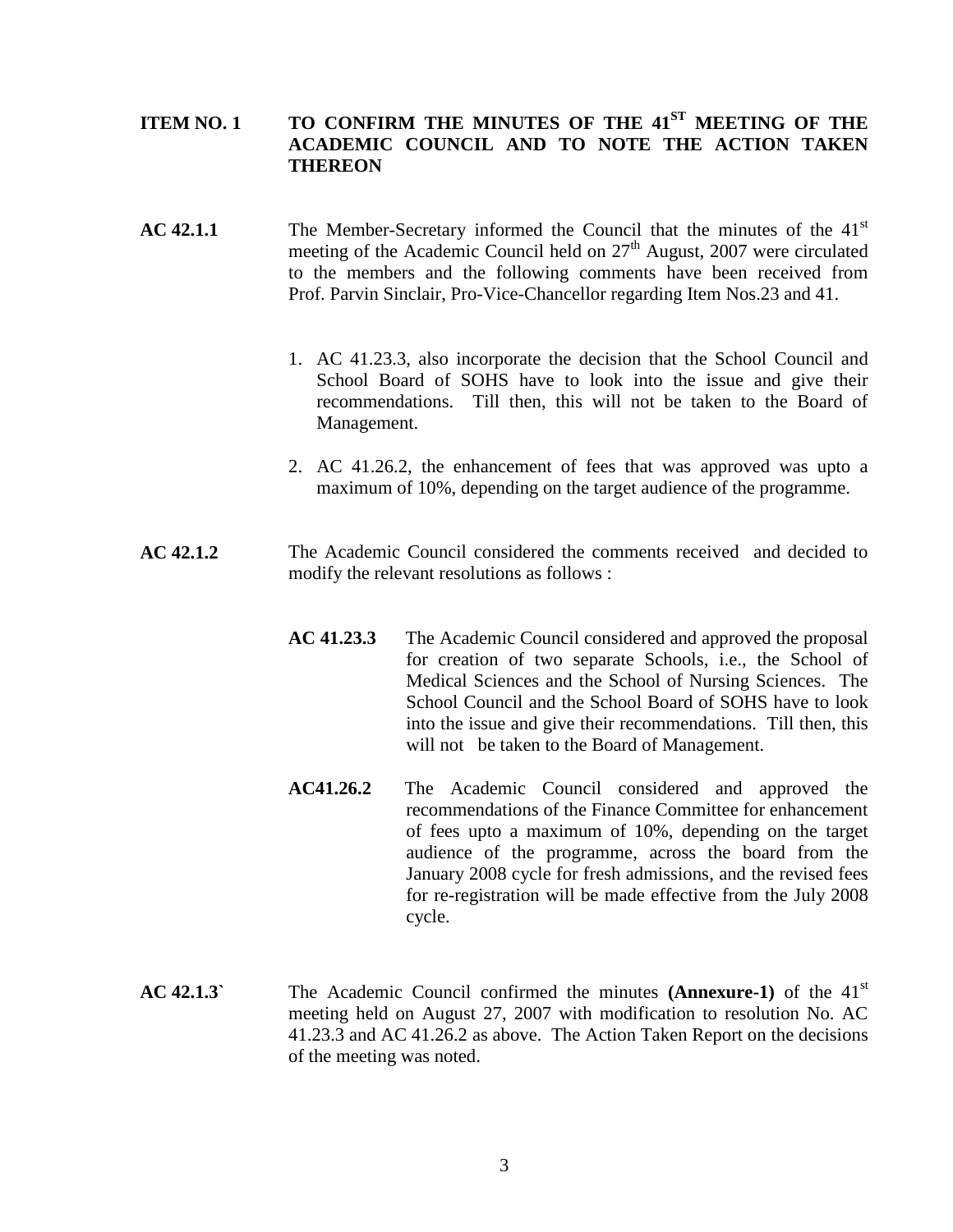#### **ITEM NO. 2 TO CONSIDER THE PROPOSAL FOR RELAXATION OF MINIMUM AGE FOR ADMISSION TO IGNOU'S BACHELOR'S PREPARATORY PROGRAMME.**

- **AC 42.2.1** The Member-Secretary informed the Council that as per the UGC Regulations for grant of first degree through non-formal/ distance education, no candidate shall be eligible for admission to the first degree course through non-formal/ distance education unless he/ she has attained the age of 18 years. Accordingly, the cut-off date for calculating the age of 18 years for admission of candidates to IGNOU's Bachelor's Preparatory Programme (BPP) had been fixed at October 1 for the July session and April 1 for the January session by the Academic Council (AC 34.2.6). He further informed that the boys of the Boys Sports Company pass standard X at around 15 to 16 years of age and there is no educational facility for standard XI & XII available to them. Therefore, the Boys Sports Company had requested the University to permit the boys under 16 years of age to pursue IGNOU's BPP, as a special case, so that they could appear for Bachelor's Degree subsequently when they enrolled into the army or otherwise.
- **AC 42.2.2** As the matter was rather urgent, the opinion of the members of the Academic Council was sought by circulation. However, no clear decision emerged. Therefore, the proposal was being placed before the Council at this meeting.
- **AC 42.2.3** The members discussed the proposal in some detail and decided that a committee appointed by the Chairman should examine the proposal in greater detail. The recommendations of the committee would be placed before the Academic Council for a decision.

#### **ITEM NO. 3 TO CONSIDER AND APPROVE THE MINUTES OF THE 24TH MEETING OF THE ACADEMIC COUNCIL'S STANDING COMMITTEE HELD ON 17TH DECEMBER, 2007.**

- $AC 42.3.1$  The Member-Secretary informed the Council that the  $24<sup>th</sup>$  meeting of the Academic Council's Standing Committee was held on December 17, 2007. The ACSC examined 41 Agenda Items and approved the following :
	- 1. Phase Zero Forms for the revision of ERD-01: Rural Development, an elective course for BDP, MS-01: Management Functions and Behaviour course, and the Certificate programme in Information Technology.
	- 2. Phase-3 Form for the  $2<sup>nd</sup>$  revision of PGDMCH programme.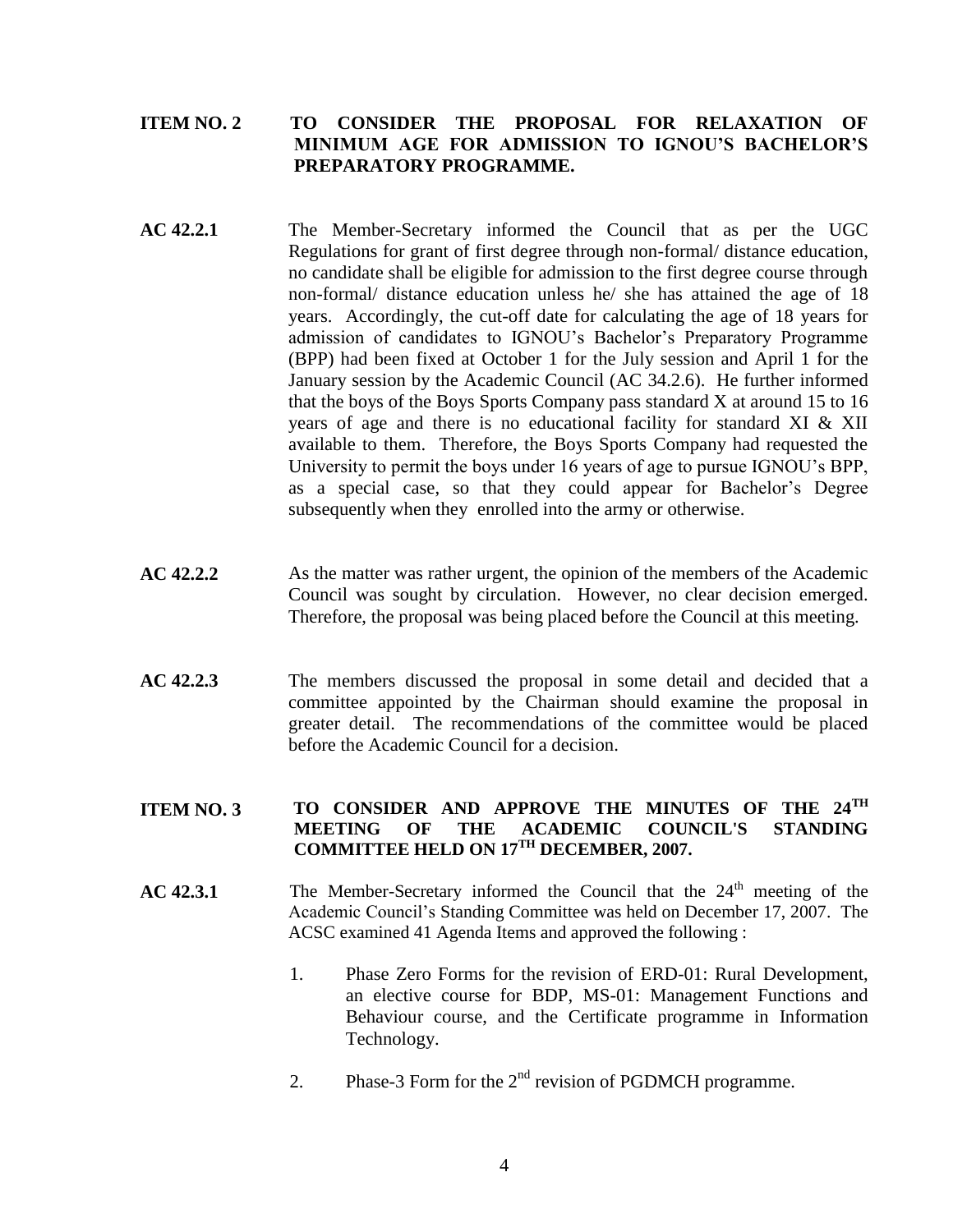- 3. Phase-3 Form for the PG Certificate in Endodontics, PG Certificate in Agriculture Policy, Certificate Programme in NGO Management, PG Certificate in Oral Implantology, Certificate in French Language, PG Diploma in Research Management, PG Diploma in Book Publishing programmes.
- 4. Revised pro-rata re-admission fees for various programmes except MP and MPB&F.
- 5. Award of  $2<sup>nd</sup>$  Bachelor's degree, change in number of credits permitted in AOC in BDP, weightage of assignment component in BPP, abolishing of intensive counselling and removing restrictions on number of learners for having the usual number of counselling session at all learner support centres, removing the restrictions as regards the number of learners attending practicals for holding practical spells for programmes/courses having practical components, re-evaluation of MBA project, entrance examination for intake of MCA/BCA students, credit transfer policy for MCA/BCA programmes and CS-54 & CS-51 in lieu of MS-4 and MS-51 of MBA and *vice-versa*, moving from offer of stream courses to a pool of elective courses in the  $5<sup>th</sup>$  semester of the MCA revised programme, revision of pro-rata fees for re-submission of BCA/MCA project reports, credit transfer for BCA (new) syllabus to BCA (new) syllabus, last time offer for MCA old students to re-register, to reduce pass percentage for all courses of MCA revised and BCA programmes, conduct of separate Term-End practical examination for CS-68, CS-69/CS-061 and CS-74.
- 6. The decision of the School of Humanities for including the Editorial Unit in the English discipline in SOH.
- 7. Award of Ph.D. degree to Ms. Preeti Sharma.
- 8. To add a supplement to MEC-005, cancellation of the SDM (DOM/PGDOM) already awarded, and in exchange issue a fresh SDM in the chosen specialization to the learners of MBA programme.
- 9. Certification of non-credit short-term training programmes/need based programmes, revised Evaluation Methodology for Certificate in Health Care Waste Management, Joint Diploma programme, "Teacher Diploma (Primary)" from "Diploma in Primary Education" of IGNOU, matter relating to evolving a mechanism for submission, evaluation and monitoring of assignments in order to prevent malpractices, and
- 10. Amendment to Ordinance 9 on Conduct of Examination and Evaluation of Student Performance.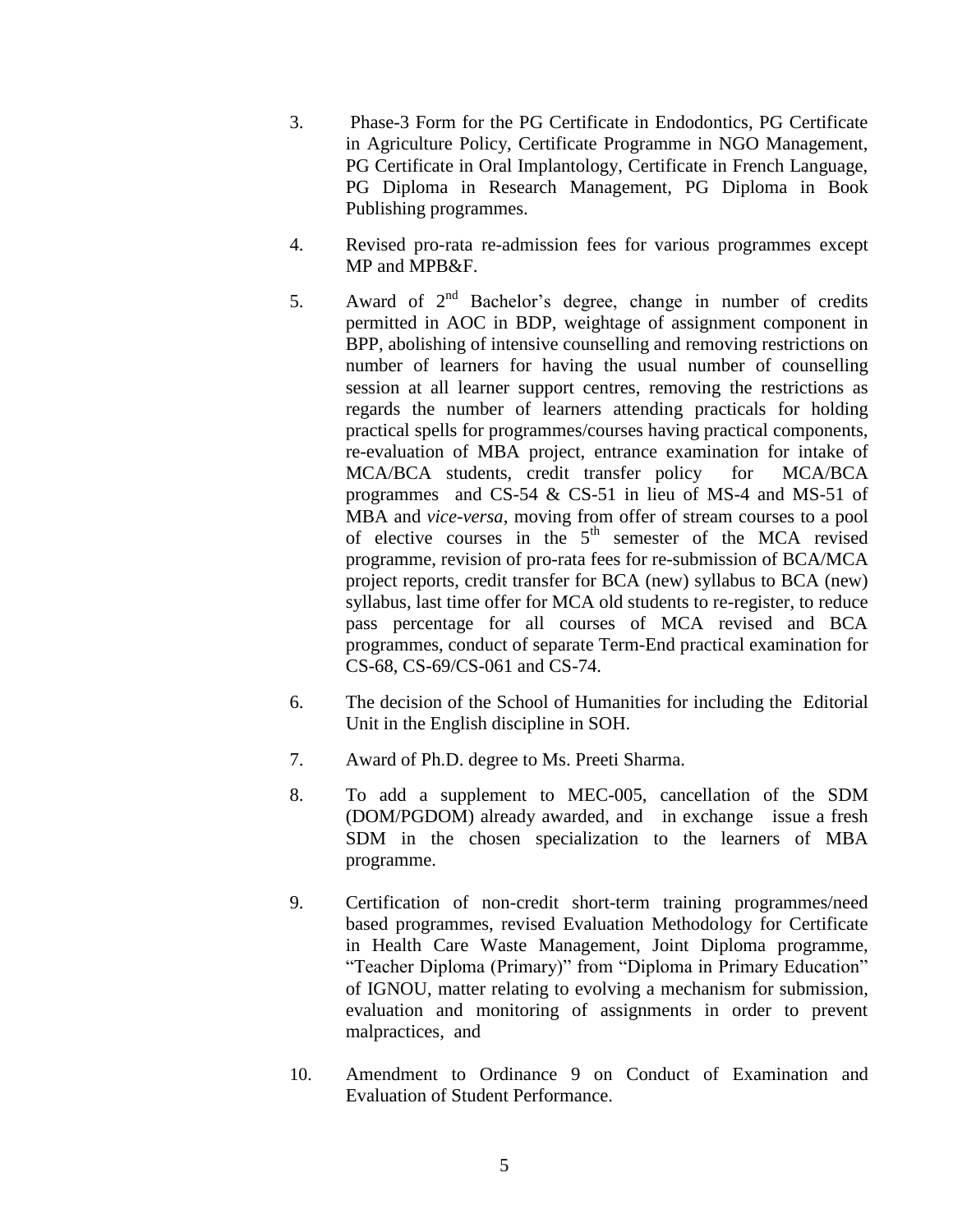- **AC 42.3.2** The Academic Council considered and approved the minutes of the 24<sup>th</sup> meeting **(Annexure-2)** of the ACSC with a slight modification to the resolutions ACSC 24.31.2 and 24.31.3. The modified resolutions read as follows :
	- ACSC 24.31.2: Prof. Parvin Sinclair, PVC, opposed the idea of reducing the pass percentage because it would lead to a loss of credibility of the IGNOU students in employment and in admission to higher studies, etc.
	- ACSC 24.31.3: The ACSC considered the proposal and decided that the committee of external experts to be appointed in pursuance of ACSC24.18.3 would examine the proposal. The recommendations of the committee would be placed before the ACSC for a decision.

#### **ITEM NO. 4 TO CONSIDER AND APPROVE THE AMENDMENT TO ORDINANCE 9 ON CONDUCT OF EXAMINATION AND EVALUATION OF STUDENT PERFORMANCE.**

AC 42.4.1 The Member-Secretary apprised the members that on the recommendation of the Task Force on Student Support Services, it was envisaged that an Examination Committee having the following composition be constituted:

| Pro-Vice-Chancellor, Incharge of SRED                               | - Chairman |
|---------------------------------------------------------------------|------------|
| <b>Convenor, BDP Coordination Committee</b>                         | - Member   |
| Two Directors of Schools nominated by the Vice-Chancellor - Members |            |
| Registrar, SR&ED                                                    | - Convenor |

He further informed that the Examination Committee would perform the following functions :

- (a) Monitor the programmes and the conduct of Term-End Examinations and Entrance Tests.
- (b) Monitor the results and ensure timely declaration of results.
- (c) Ensure timely receipt and incorporation of assignment awards.
- (d) Review various statistical reports generated by SRED.
- (e) Perform such other functions as may be entrusted by the Vice-Chancellor from time to time.

#### **AC 42.4.2** The ACSC at its 24<sup>th</sup> Meeting held on December 17, 2007 had approved the amendment to the Ordinance 9 on Conduct of Examinations and Evaluation of Student Performance.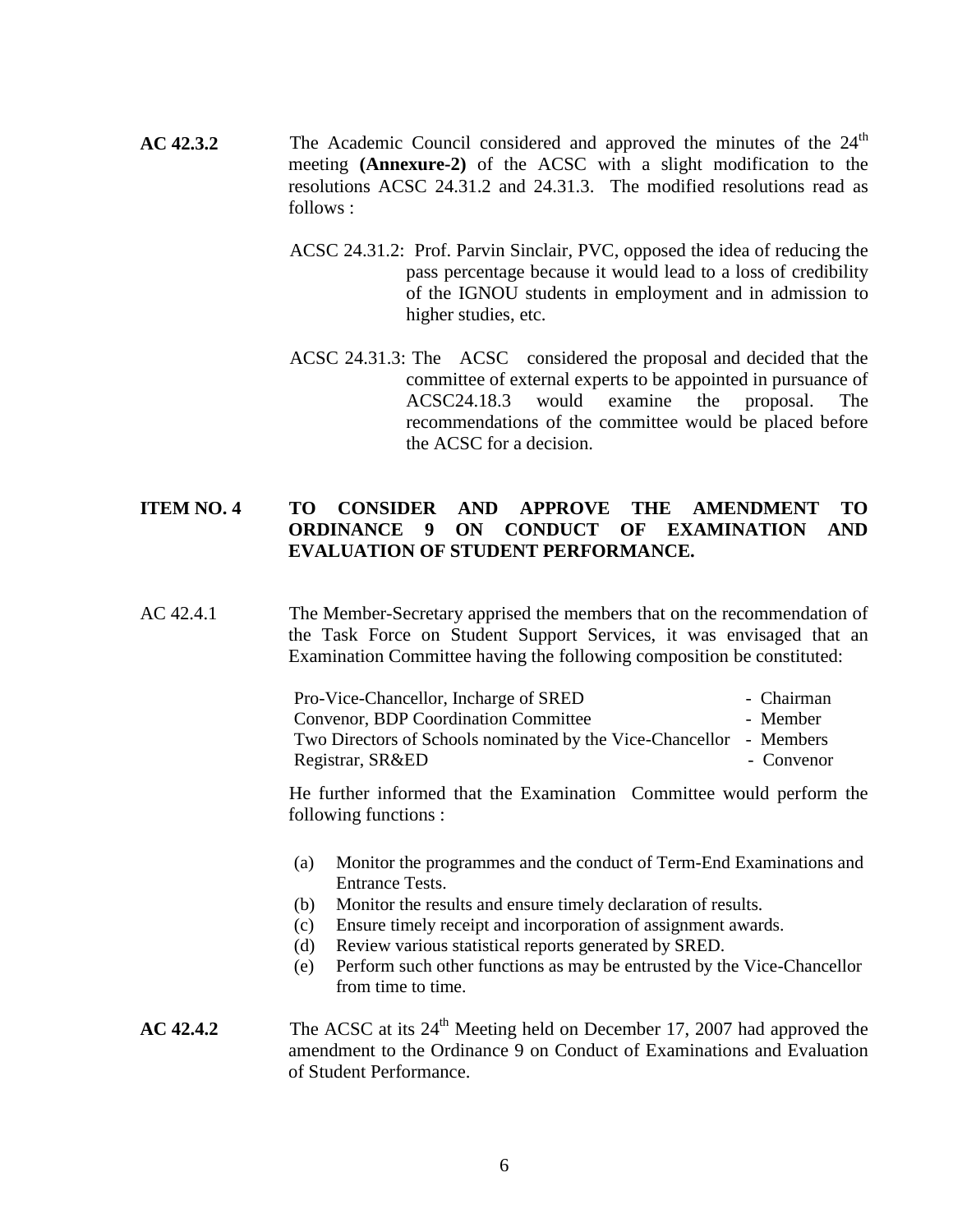**AC 42.4.3** The Academic Council considered and approved the proposal to amend Ordinance 9 on the Conduct of Examinations and Evaluation of Student Performance **(Annexure-3).**

#### **ITEM NO. 5 TO CONSIDER AND APPROVE THE PHASE-3 FORM FOR MASTER OF EDUCATION (M.ED.) PROGRAMME.**

- **AC 42.5.1** The Member-Secretary informed the Council that the Phase-3 Form for the Master of Education (M.Ed.) programme had been received from the School of Education. The programme had been conceived, designed and developed jointly by the Distance Education Council and the National Council for Teacher Education, and had been approved by the School Board of School of Education at its  $25<sup>th</sup>$  meeting (Emergent) held on November 5, 2007.
- **AC 42.5.2** The Academic Council considered and approved the Phase 3 Form for the M.Ed. programme subject to finalization of the delivery mechanism **(Annexure-4).**
- **ITEM NO. 6 TO CONSIDER THE RECOMMENDATIONS OF THE SCHOOL BOARD OF SOCE REGARDING SHIFTING OF THE ACADEMIC PROGRAMMES OF EMPC TO THE SCHOOL OF JOURNALISM & NEW MEDIA STUDIES.**
- **AC 42.6.1** The Member-Secretary informed the members that two academic programmes namely Post Graduate Diploma in Journalism & Mass Communication and Post Graduate Diploma in Audio Programme Production (PGDAPP) developed by the Electronic Media Production Centre (EMPC) had been on offer through the School of Continuing Education (SOCE) since 1996 and 2004, respectively. Another academic programme, MA in Mass Communication, approved by the School Board of SOCE was also under development. In view of the creation of the School of Journalism and New Media Studies (SOJNMS), the School Board of School of Continuing Education had approved the proposal to shift these programmes to the SOJNMS – a natural academic home for them.
- **AC 42.6.2** During the discussion, it was pointed out that there were some other programmes, eg., BSW, DAFE, CAFÉ, MSW (under development), PhD in Women's Studies of the School of Continuing Education; CTS, DTS, BTS,BHM, MHA, MTM and PhD in Tourism of the School of the Social Sciences; PG Diploma in Translation of the School of Humanities which could also be transferred to the newly created appropriate Schools, i.e. School of Social Work, School of Gender and Development Studies, School of Tourism, Hospitality Service Sectoral Management, School of Translation Studies and Training, etc.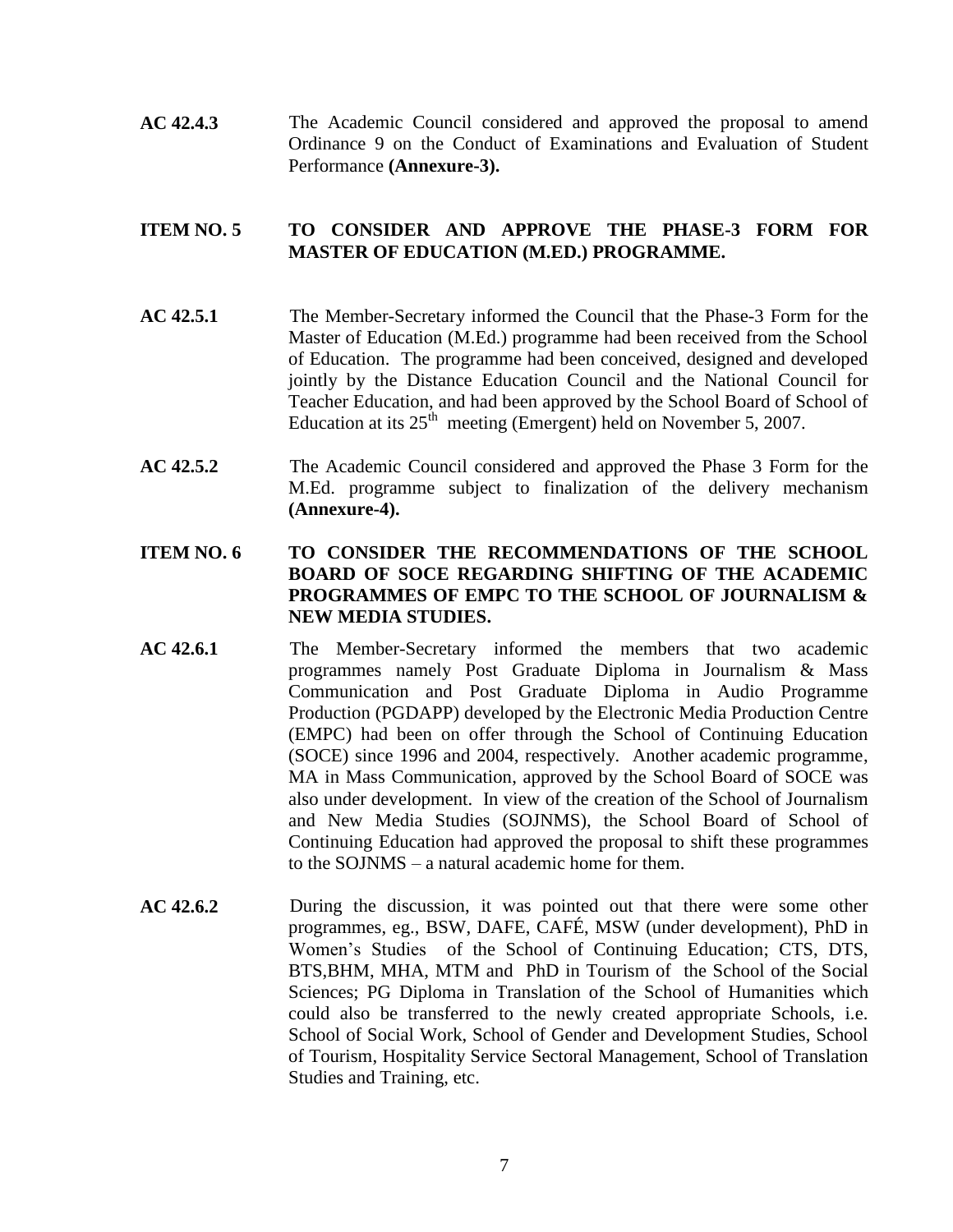**AC 42.6.3** The Academic Council considered and approved the proposal of transferring the programmes noted in AC 42.6.1 and AC 42.6.2. to the Schools proposed and all other such programmes would be transferred to their natural homes. The Chairman clarified that this decision pertained to the programmes and NOT to the coordinators of the programmes.

#### **ITEM NO. 7 TO RATIFY THE ACTION TAKEN BY THE VICE-CHANCELLOR IN APPROVING THE CRITERIA TO IMPLEMENT 50% FEE CONCESSION FOR AGRICULTURE PROGRAMMES.**

- **AC 42.7.1** The Member-Secretary apprised the members that the Academic Council in its  $41<sup>st</sup>$  meeting held on 27.8.2007, while considering the matter relating to a 50% fee concession for Agriculture Programmes (AC 41.16.3), decided that the candidates who required assistance might be identified and a fee concession up to 50% might be given to them, decided on a case-to-case basis. The School of Agriculture had proposed the following criteria for giving the fee concession:
	- a) all the candidates from the rural areas shall be entitled for 50% fee concession subject to production of domicile certificate;
	- b) the urban students below the poverty line may be given a 50% fee concession subject to production of an income certificate.

The Vice-Chancellor had approved the criteria above as proposed by the School of Agriculture. Since the admission session for all Diploma Programmes of the School of Agriculture was the January session, the decision above could not be included in the Student's Handbook & Prospectus for January, 2008. However, the School had written to the Regional Directors to charge Rs. 8800/- for the current session.

**AC 42.7.2** The Academic Council considered and ratified the action taken by the Vice-Chancellor in approving the criteria to implement a 50% fee concession for Agriculture programmes.

#### **ITEM NO. 8 TO RATIFY THE ACTION TAKEN BY THE VICE-CHANCELLOR IN LAYING DOWN THE ELIGIBILITY CRITERIA AND SELECTION PROCEDURE FOR SELECTION OF CANDIDATES UNDER THE RESEARCH AND TEACHING ASSISTANTSHIP SCHEME.**

**AC 42.8.1** The Academic Council was informed that with the approval of the Research Council (RC.9.2.2 and RCSC 2.14.2), Academic Council (AC.39.5.3) and Board of Management (BM 89.41.2), the University had introduced a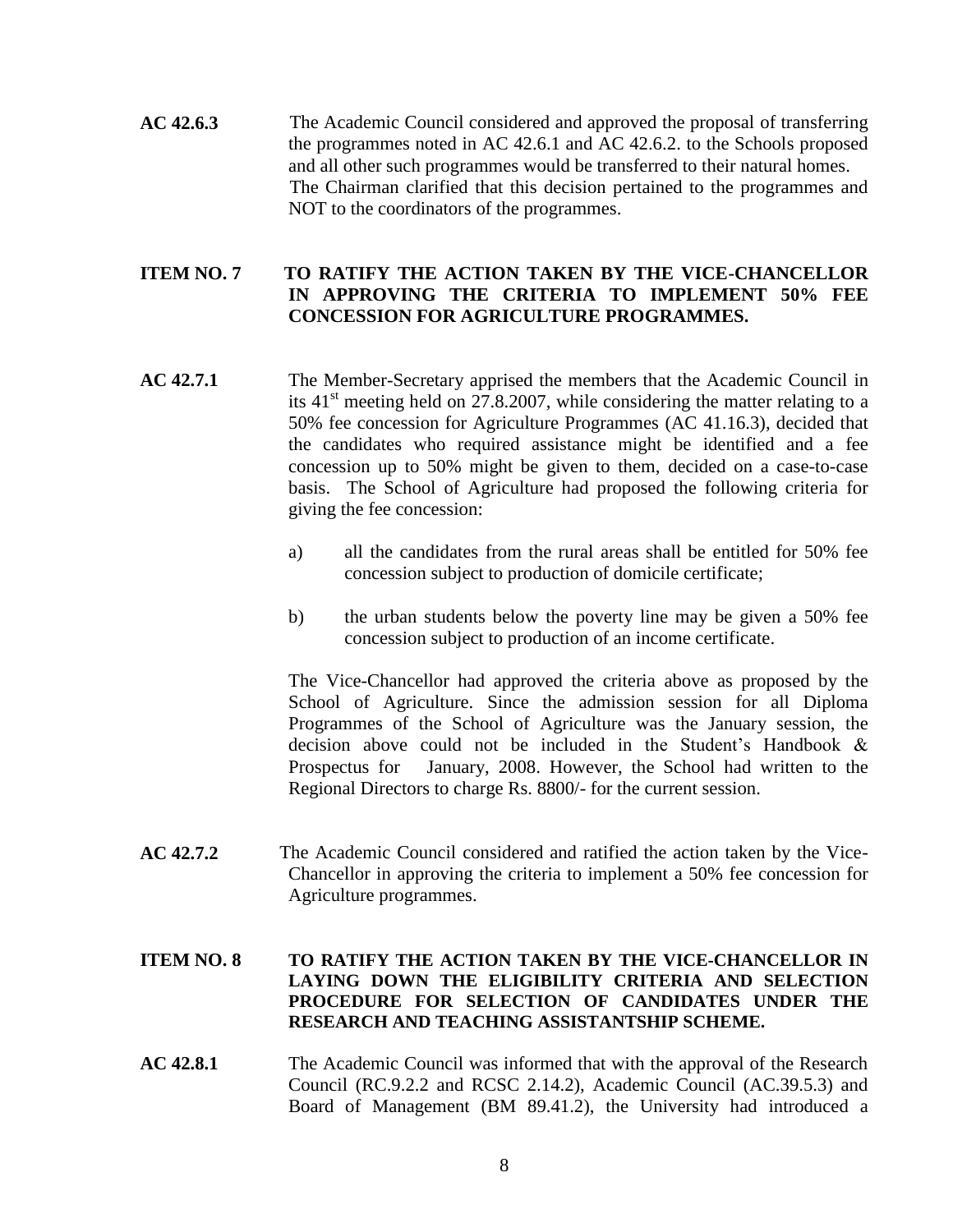Research and Teaching Assistantship Scheme with an objective of attracting the best talents into teaching-cum-research in the areas of open and distance learning/teaching and research in discipline-based as well as general, open and distance learning pedagogy. Applications were invited in the month of April, 2007 for the award of Research and Teaching Assistantships in all the disciplines, for which about 3500 applications were received. As the number of applications was rather large, the following criteria were prescribed by the Vice-Chancellor for the initial shortlisting of applicants:

#### **For General category candidates:**

| Age Limit<br>% of marks required in all examinations<br>from secondary onwards | 25 years as on $1st$ July, 2007<br>60% and above                                                                    |  |  |  |  |
|--------------------------------------------------------------------------------|---------------------------------------------------------------------------------------------------------------------|--|--|--|--|
| For SC/ST/PH category candidates:                                              |                                                                                                                     |  |  |  |  |
| Age Limit<br>% of marks required in all examinations                           | 30 years as on $1st$ July, 2007                                                                                     |  |  |  |  |
| from secondary onwards                                                         | 50% and above                                                                                                       |  |  |  |  |
| <b>For Women Candidates:</b>                                                   |                                                                                                                     |  |  |  |  |
| Age Limit<br>% of marks required in all examinations<br>from secondary onwards | 30 years as on $1st$ July, 2007<br>60% and above for General<br>category and 50% and above for<br>SC/ST/PH category |  |  |  |  |

After the initial shortlisting, the applications were sent to the Schools concerned for taking necessary action for the selection of candidates.

After meeting with the Directors of the Schools, the following composition of the Selection Committee was approved by the Vice-Chancellor:

| Vice-Chancellor                                 | Chairman |
|-------------------------------------------------|----------|
| 2. Pro-Vice-Chancellor associated with the      |          |
| School concerned                                | Member   |
| 3. Director of the School concerned             | Member   |
| 4. An External Expert identified by the School  |          |
| & nominated by the Vice-Chancellor              | Member   |
| 5. Professor/Reader of the discipline concerned | Member   |
|                                                 |          |

#### **AC 42.8.2** The Academic Council ratified the action taken by the Vice-Chancellor in laying down the eligibility criteria and selection procedure for selection of candidates under the Research and Teaching Assistantship scheme.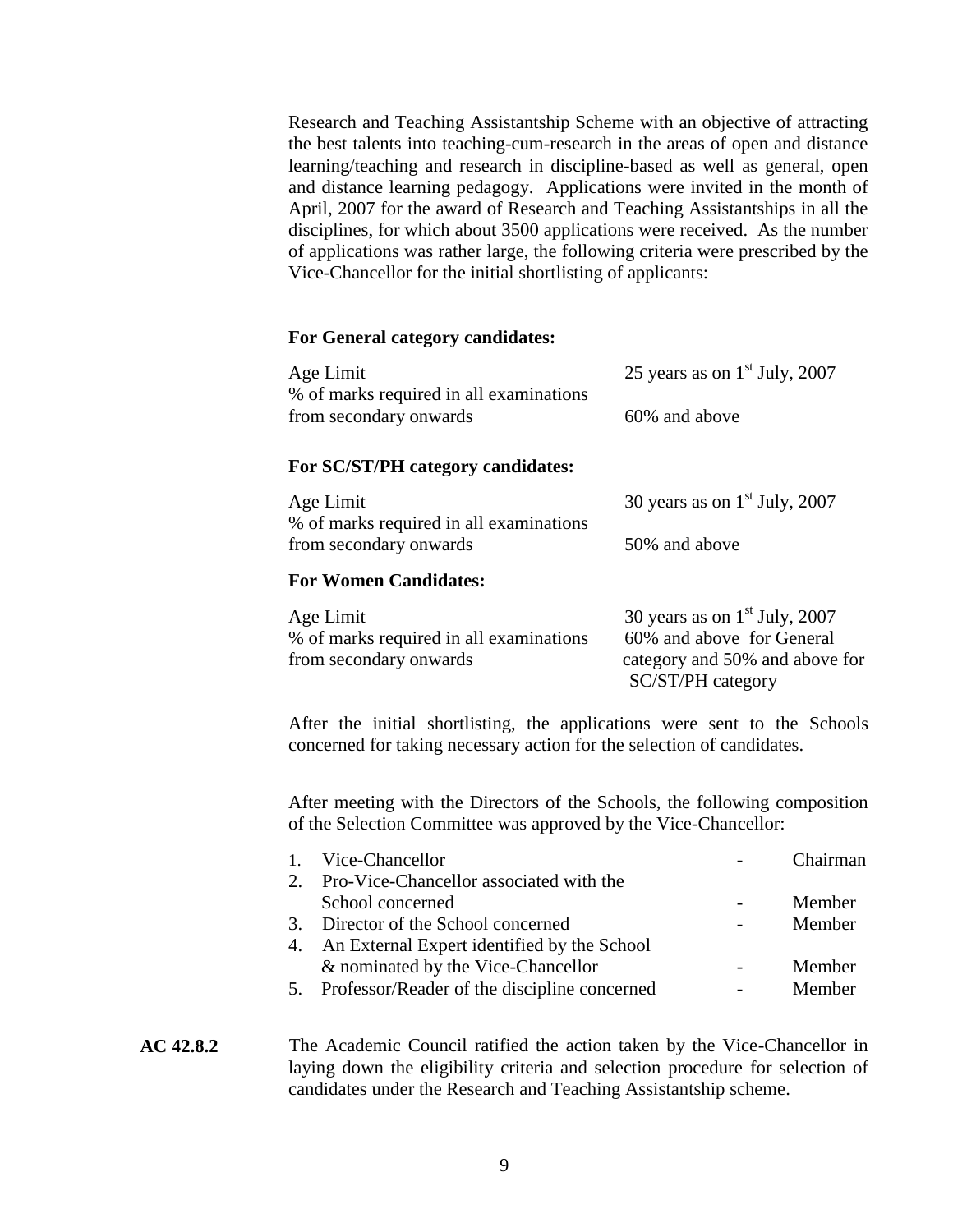#### **ITEM NO. 9 TO CONSIDER AND APPROVE THE AMENDMENT TO THE ORDINANCE ON RESEARCH DEGREE PROGRAMMES OF THE UNIVERSITY.**

- **AC. 42.9.1** The Academic Council was informed that with an objective of encouraging research and providing greater thrust to research, a committee chaired by the Vice-Chancellor reviewed the Ordinance and Guidelines for the PhD programme, and made several recommendations which were considered and approved by the RCSC, at its third meeting held on 30.11.2007. This had necessitated amendment to certain clauses of the Ordinance on Research Degree Programmes. A statement showing the existing clauses, proposed amendment and the clauses after amendment is placed at (Annexure-5)**.** The amendment to the Ordinance had been approved by the Research Council m its  $10^{th}$  meeting held on December 31, 2007.
- **AC 42.9.2** The Academic Council considered and approved the Guidelines for the PhD Programme and amendment to the Ordinance on Research Degree Programmes of the University as approved by the Research Council **(Annexure-5 & 6).**

#### **ITEM NO. 10 TO CONSIDER AND APPROVE THE PHASE-3 FORM FOR DIPLOMA IN EARLY CHILDHOOD CARE AND EDUCATION (REVISED VERSION).**

- **AC 42.10.1** The Member-Secretary informed the Academic Council that the School of Continuing Education had submitted the Phase 3 Form for the Diploma in Early Childhood Care and Education (Revised version). Broadly speaking, the Diploma programme addressed two vulnerable groups of the society in two different ways:
	- a) Children in the critical age group 0-8 years as the subject matter of the Diploma programme; and
	- b) Women who would largely comprise the clientele (learner group) for the programme.
	- By providing pre-service training to professionals in the sector of ECCE, the Diploma would fulfill the University's objective of providing specific need-based education and training opportunities for continuous professional development and skill upgradation. Also, by addressing women learners, it would fulfil the University's mandate of providing higher education to large sections of the population, but particularly to disadvantaged segments of society.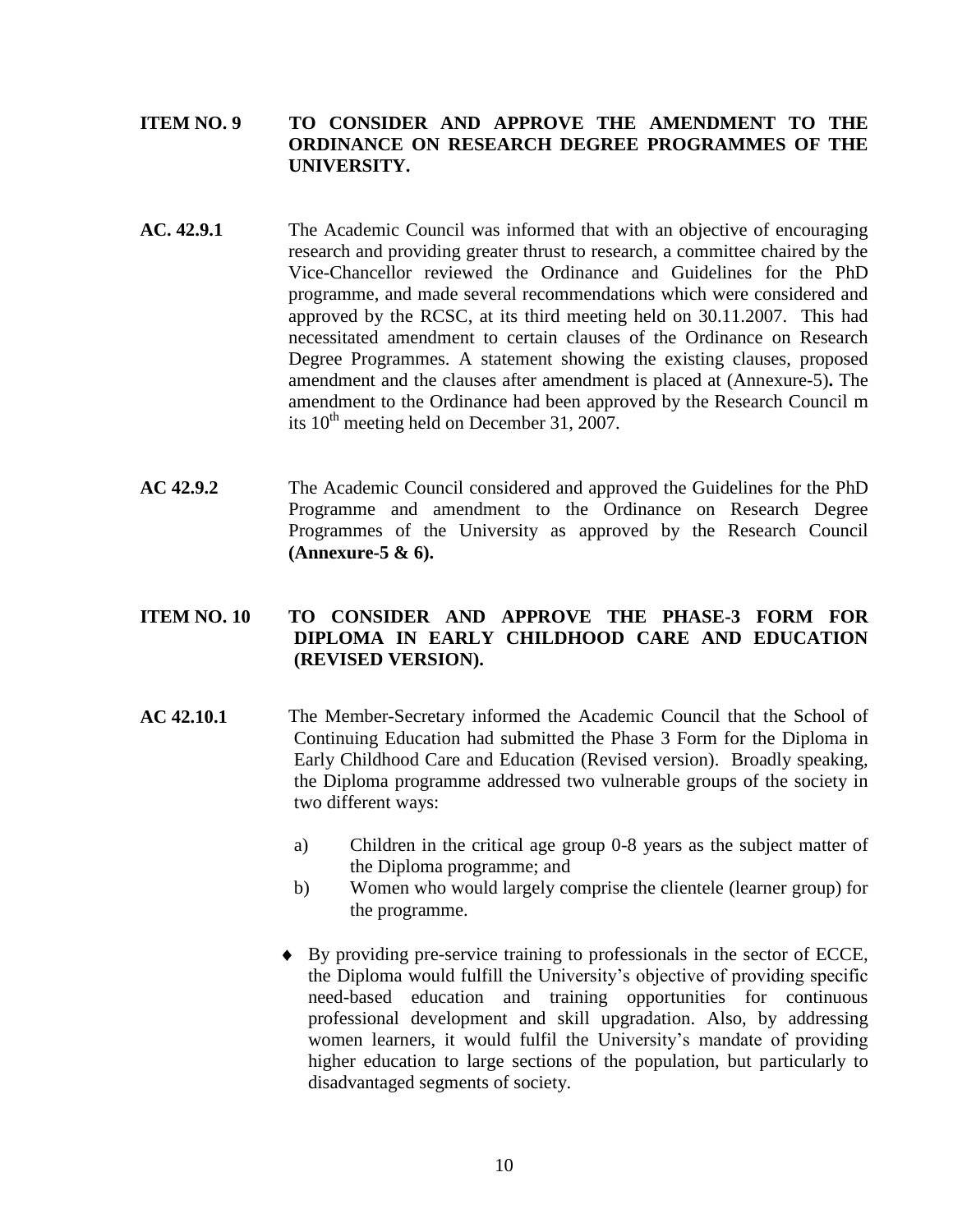By having children in the age group 0-8years and their optimum development through ECCE services as its subject matter, the Diploma programme would address the national goal of achieving Education for All, by creating a trained cadre of ECCE educators. Numerous studies had established the link between quality pre-school education and retention and performance in the primary grades.

The Phase-3 Form and the course structure of the Diploma in Early Childhood Care and Education (Revised Version) would be reported to the School Board of the School of Continuing Education at its next meeting.

**AC 42.10.2** The Academic Council considered and approved the Phase-3 Form for Diploma in Early Childhood Care and Education (Revised version) placed at **(Annexure -7).**

#### **ITEM NO. 11 TO CONSIDER AND APPROVE THE PHASE-3 FORM FOR CERTIFICATE IN EARLY CHILDHOOD SPECIAL EDUCATION (MENTAL RETARDATION, VISUAL IMPAIRMENT, HEARING IMPAIRMENT & CEREBRAL PALSY).**

**AC 42.11.1** The Academic Council was informed that the School of Continuing Education had submitted the Phase 3 Form for Certificate in Early Childhood Special Education (Mental Retardation, Visual Impairment, Hearing Impairment & Cerebral Palsy). These would be four independent Certificate Programmes – one each in the four disability areas. Each Certificate Programme would be of one year duration and worth 24 credits.

> The Certificate Programme in each of the four disability areas had been developed with the broad objective to equip the learners to work as a member of an interdisciplinary team providing early childhood special education to children up to six years of age in home based, centre based, and school based settings. The successful completion of the programme of study would enable the learners to register as 'personnel' with the Rehabilitation Council of India.

> The development of the four Certificate Programmes would be in accordance with the University's objective of "widening access by offering high quality innovative and need based programmes at different levels, especially to the disadvantaged segments of society at affordable costs by using a variety of media and technology."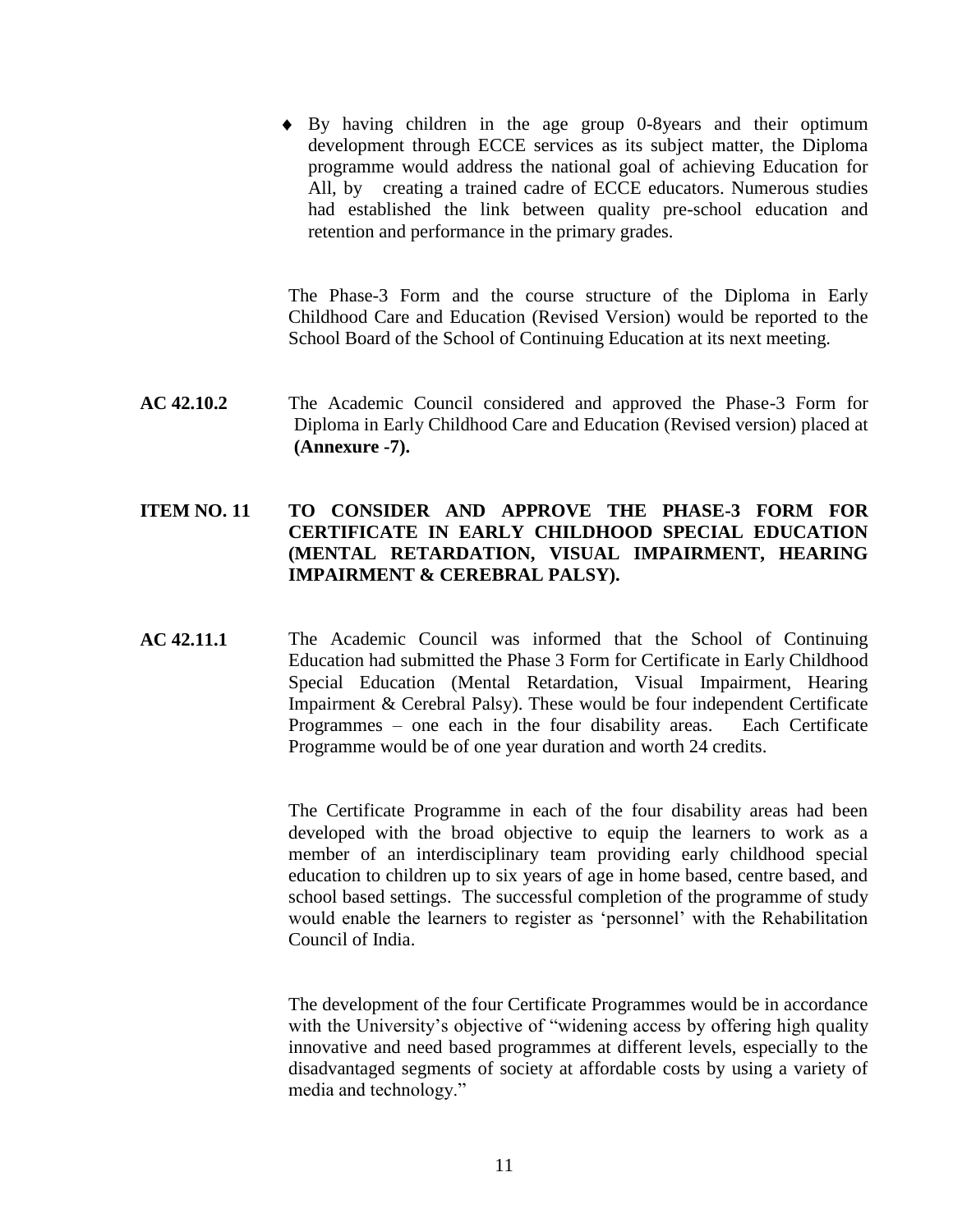The Phase-3 Form for Certificate in Early Childhood Special Education (Mental Retardation, Visual Impairment, Hearing Impairment & Cerebral Palsy) would be reported to the School Board of School of Continuing Education at its next meeting. The Phase-3 Form had been placed before the Academic Council directly to expedite the work.

**AC.42.11.2** The Academic Council considered and approved the Phase-3 Form **(Annexure-8)** for Certificate in Early Childhood Special Education (Mental Retardation, Visual Impairment, Hearing Impairment & Cerebral Palsy).

#### **ITEM NO. 12 TO CONSIDER AND APPROVE THE PROPOSAL TO FACILITATE SUCH STUDENTS OF MASTER'S DEGREE PROGRAMMES WHO ARE SHORT OF 2% MARKS OF OVERALL 55% MARKS.**

- **AC 42.12.1** On the request of the Member-Secretary, the Registrar, SRE&D, apprised the members that the Academic Council at its  $41<sup>st</sup>$  meeting held on  $27<sup>th</sup>$  August, 2007 had approved that students of Bachelor's and Master's Degree programmes, who had completed their programme but fell short of 2% marks for securing Ist or IInd Division might improve the percentage by fulfilling the eligibility conditions for this purpose. Based on the feedback from the students of Master's Degree programmes, it was felt that those students who were short of overall 55% marks, which was mandatory in Master's Degree to undertake research or teaching assignments in any of the universities/institutions and to appear for the UGC's NET examination had been deprived of the opportunity to improve their percentage. To facilitate such students, it was proposed that students of Master's Degree programmes, who were short of 2% marks of overall 55% marks might also be given an opportunity to improve the percentage on the same conditions as approved by the Vice-Chancellor on the recommendations of the committee constituted to finalise the modalities in this regard.
- **AC 42.12.2** The Academic Council considered and approved the proposal to facilitate such students of Master's Degree programmes who were short of 2% marks of overall 55% marks.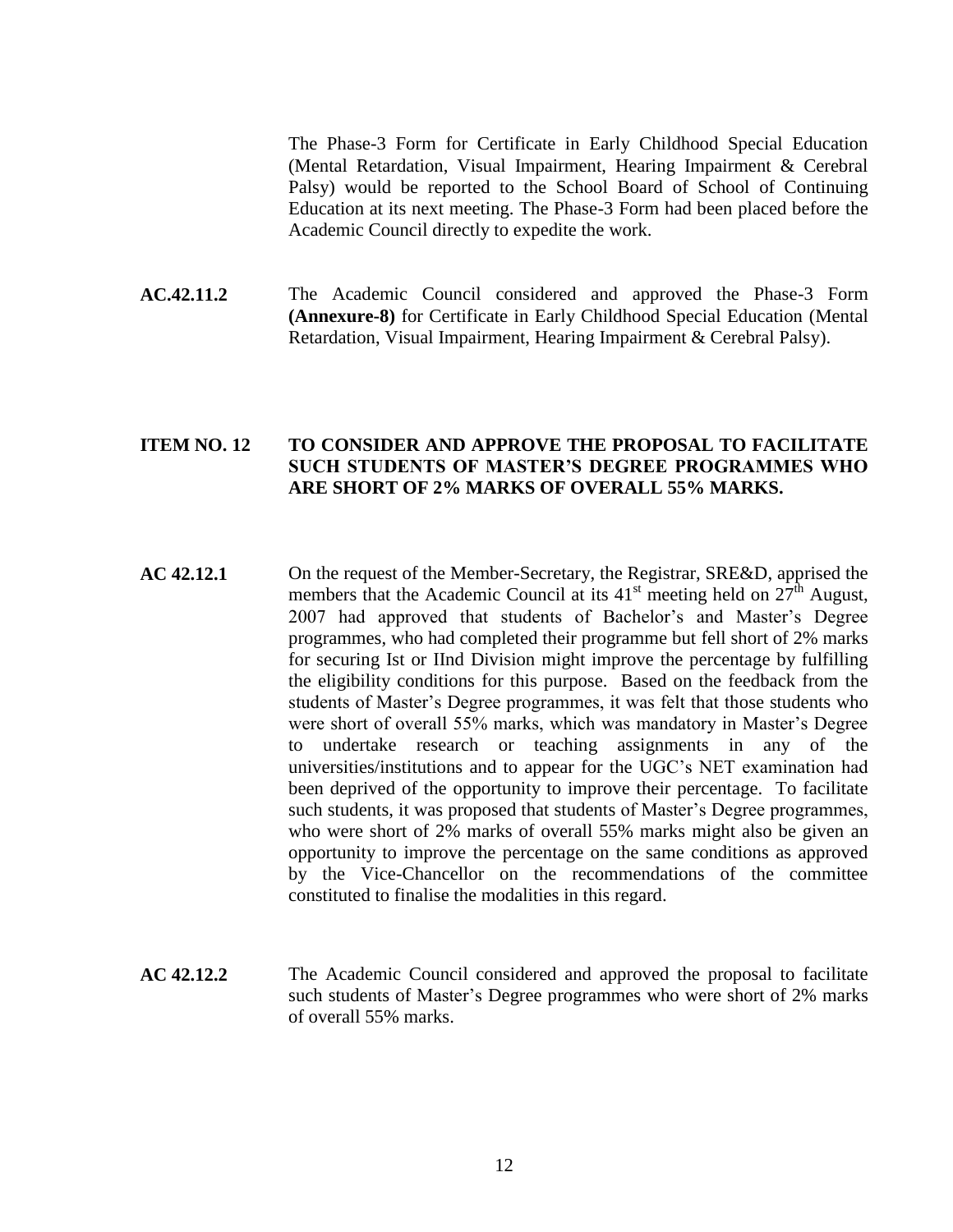#### **ITEM NO. 13 TO CONSIDER AND APPROVE THE LIST OF CANDIDATES ELIGIBLE FOR THE AWARD OF DEGREE, DIPLOMA AND CERTIFICATE IN THE 19TH CONVOCATION TO BE HELD ON 16TH FEBRUARY, 2008.**

- **AC 42.13.1** The Registrar, SR&E, informed the Council that 91460 candidates had been found eligible for the award of Degrees, Diplomas and Certificates at the 19<sup>th</sup> Convocation of the University to be held on February 16, 2008. The number of eligible candidates might change due to finalization of results of some more candidates, the exact number of which would be reported to the Academic Council at the next meeting.
- **AC 42.13.2** The Academic Council approved the proposal and the list of eligible students **(Annexure-9)** with the direction that Degrees, Diplomas and Certificates might be awarded to all candidates who become eligible till the date of Convocation and the same may be reported to the Academic Council as supplementary list.

After transaction of items on the regular agenda, the Chairman apprised the members that during the last one year several innovative measures have been taken to improve the efficiency of the system. With the introduction of a token examination fee of Rs. 50 per course, not only more than Rs. 4.00 crore had been collected as examination fee, another Rs. 1.8 crore had been saved by avoiding wasteful expenditure. Introduction of provisions of re-evaluation and early declaration of results had led to greater learner satisfaction. Further, it was planned to declare the results of TEE Dec. 2007 in a period of 60 days. However, the results of the June 2007 TEC of more than 95% learners could be declared only in a period of 90 days. With the cooperation and support of all concerned, sustained efforts would be made to achieve the target of 60 days to declare the results.

The Chairman further observed that only 5% of the skilled workforce in the country was certified whereas the percentage of certified skilled workforce in developed countries was as high as 90%. At the same time, a vast pool of knowledge and variety of skills were available even in illiterate people of our country which they had acquired through family or community practices. Thus, there was a need for assessment and certification of prior learning at tertiary level. The Chairman would form a committee, to evolve a procedure for assessment and certification of prior knowledge and skills, and requested Prof. K. Mohan to be a member of this committee.